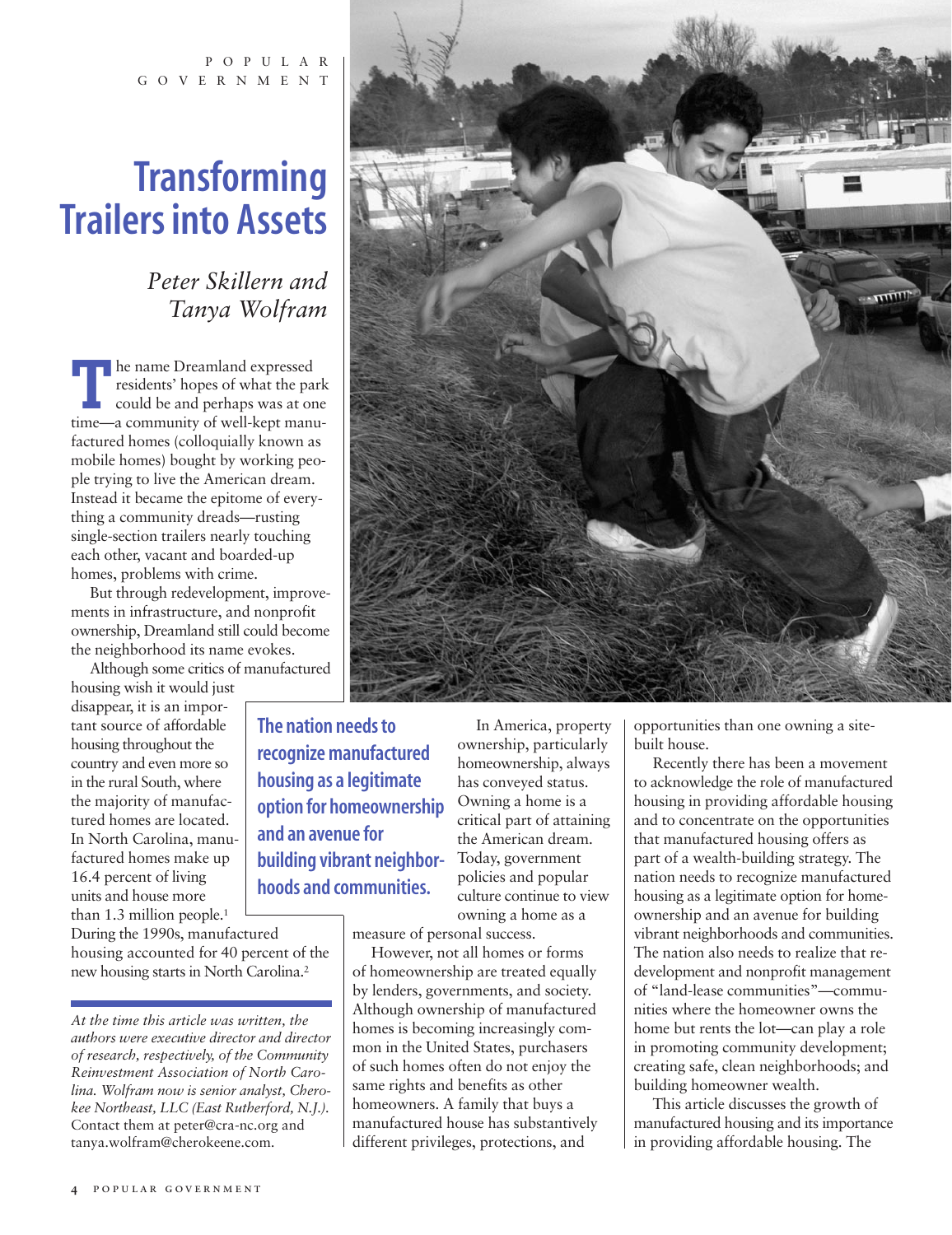

article also identifies issues affecting consumers and the community. Finally, it recommends the rehabilitation of land-lease communities as a community development strategy to provide safe, affordable neighborhoods.

### **Manufactured Housing and Homeownership**

Although manufactured housing began in the 1930s as part of the recreational vehicle industry, it soon became a form of permanent housing. Manufactured homes are built entirely in a factory, on a chassis with axles and wheels that allow it to be transported to a home site. Whereas site-built homes conform to state and local building codes, manufactured homes since 1976 have been built according to the code developed by the U.S. Department of Housing and Urban Development. That code preempts state and local building regulations. (For some interesting facts about another type of housing, the modular home, see the sidebar on page 7.)

Manufactured homes are an important source of low-cost housing for many owners. In the United States today, nearly 7.2 million households, or 6.8 percent, live in manufactured homes. In the South, manufactured homes make up an even greater share of occupied housing stock. In 2003, 55 percent of all new manufactured homes were placed in the South, and 54 percent of all existing manufactured homes were found there.3 In the same year, North Carolina was third behind Florida and Texas in the number of new manufactured home placements.

For many residents in rural parts of North Carolina, manufactured housing is the housing of choice. In 20 of North Carolina's 100 counties, it constitutes

*Children play on the highway berm above Dreamland, the mobile home park where they live, in Sanford, North Carolina.*

more than 30 percent of the occupied housing stock (see Figure 1). Most of the counties with high concentrations of manufactured homes are outside the state's major metropolitan areas. Manufactured housing is found disproportionately in rural areas because of the difficulties and the costs of site-built construction at relatively scattered sites, the lack of alternative forms of affordable housing, and generally lower incomes. In addition, land-use policies and zoning restrictions limit the placement of manufactured homes at urban and suburban sites.

However, it is a mistake to think that manufactured housing is limited to rural communities. Manufactured housing may not constitute a large percentage of the total housing stock, but it is present in metropolitan areas. For example, in Wake County, one of North Carolina's most urban areas, there are more than 14,000 manufactured homes—the fifth-highest number in the state. In and near Asheville, in Buncombe County, there are more than 18,000. (See Table 1.)

Although the image of a beat-up, single-section trailer endures in the American imagination when the term "mobile home" is used, three-fourths of today's new manufactured homes are multisection structures with design features intended to resemble a conventional, site-built home. Many have pitched roofs, porches, and garages. They are placed on individual lots, in subdivisions, on urban and suburban "infill" lots (lots surrounded by existing development), and in land-lease communities. Nearly 70 percent of them are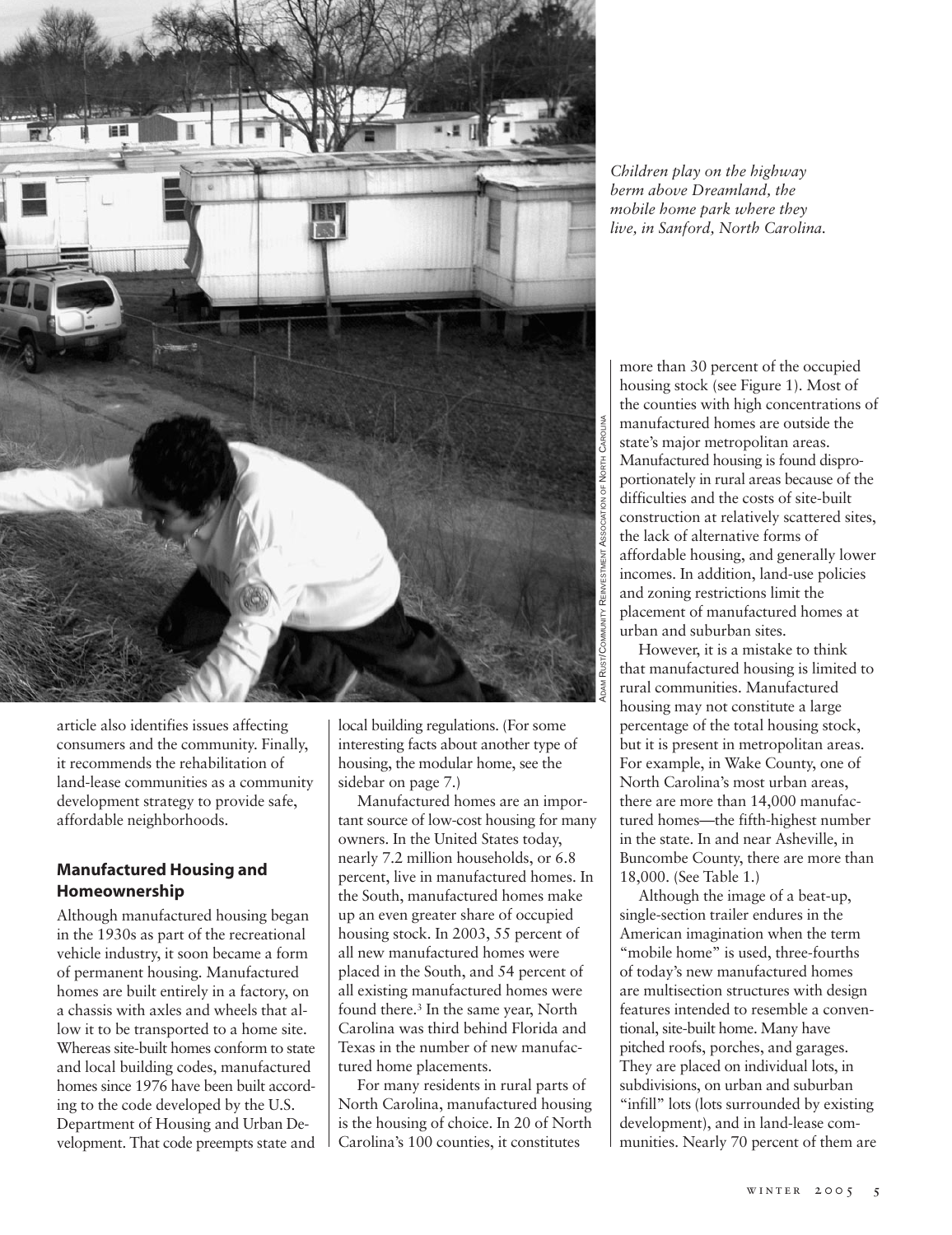on property outside a manufactured home community, nearly 20 percent in a manufactured home park or court, and 11 percent in a manufactured housing subdivision.4

# **The American Dream for Less**

The most popular reason for purchasing a manufactured home is the price. In the 2001 American Housing Survey, more than 40 percent of owners who had recently moved into their manufactured homes ranked financial considerations as the main reason for their choice.<sup>5</sup>

### **To me, it was a cost thing.**

*—Jennifer Thomas, Reidsville, N.C.*<sup>6</sup>

It is easy to see why manufactured housing is an attractive option to many buyers. In 2003 in the South, the average sales price of a manufactured home was \$50,300. Single-section homes averaged \$30,300, and double-section homes averaged \$56,700. In contrast, the average sales price of a site-built home was \$209,800.7 The manufactured housing industry estimates the cost per square foot at \$27.50 for a singlesection home and \$32.77 for a multisection home. Comparable costs for a site-built home are \$75.68 per square foot (not including land).8

### **The "Realness" of Real Estate**

There are many differences between sitebuilt homes and manufactured homes, including construction processes, building codes, and buying processes. A fundamental difference is rooted in their property classifications. Site-built homes always are treated as real estate, but manufactured homes often are treated as personal property. This difference affects how manufactured housing is sold, appraised, financed, sited, and regulated. It also has implications for tax revenue for local communities.

### **Property Classification**

Real property stays in one place; personal property is mobile. How "real" is a manufactured home? All manufactured housing units begin as personal property. To be transported, they must

# Figure 1. **Manufactured Homes as a Percentage of Total Housing Units, by County, North Carolina, 2000**



*Source:* Created by Tanya Wolfram using data from U.S. Census Bureau, Census 2000, Summary File 3, *H.30, Units in Structure*, available at http://factfinder.census.gov/.

be registered with a state's department of motor vehicles.

Yet, depending on how the unit is ultimately secured to real property (land), manufactured housing falls along a continuum of "realness." At one end are units that are placed on rental lots in parks and not secured to a permanent foundation. These are usually considered personal property. At the other end are multisection units placed on a permanent foundation, sited on land owned by the unit owners, and improved with the addition of a porch or a garage. These are more likely to be considered real property.

**Do you think of yourself as a homeowner?** *—Interviewer*

**Yes.We're borrowing the land, but the home is ours.**

*—Al Williams, Reidsville, N.C.*<sup>9</sup>

### **Financing and Regulation**

The difference between real property and personal property is the basis for the development of parallel financing systems for manufactured and site-built homes. Owners of manufactured homes typically pay more for credit and have fewer regulatory protections. (For a summary of the differences between real and personal property, and for remedies to put them on equal footing, see Table 2.)

Most manufactured homes, like cars, are bought from a dealer, and most are purchased with personal-property, or asset-backed, loans instead of real estate loans.

### **A mobile home loan is . . . sort of in between a car loan and a home mortgage.**

*—Randy Hanks, Reidsville, N.C.*<sup>10</sup>

Units that are financed as assetbacked, chattel, or consumer loans have significantly higher interest rates than real estate mortgages do and generally have shorter terms: ten or fifteen years. In 2001, mortgage rates for site-built homes ranged from 6.45 percent to 7.25 percent. By comparison, the effective interest rates (annual percentage rates) for manufactured homes in North Carolina were estimated at 10.75 percent for single-wide homes and 8.00 percent for multisection units.11 On a thirty-year loan for \$80,000, the difference between 7 percent and 10 percent would be \$170 per month or \$129,600 over the life of the loan (see Figure 2).

Chattel loans for homes can have interest rates as high as 18 percent. The monthly payment is lowered by extending the term to thirty years. High rates and long terms increase the costs of interest and defer the repayment of principal.

State laws defining manufactured housing as personal property provide effective barriers to manufactured units being financed as real property.12 In 2001 the North Carolina General Assembly passed a law amending the definition of "real estate" to allow owners of manufactured homes on permanent foundations on land they own, to register for a real estate deed rather than a personal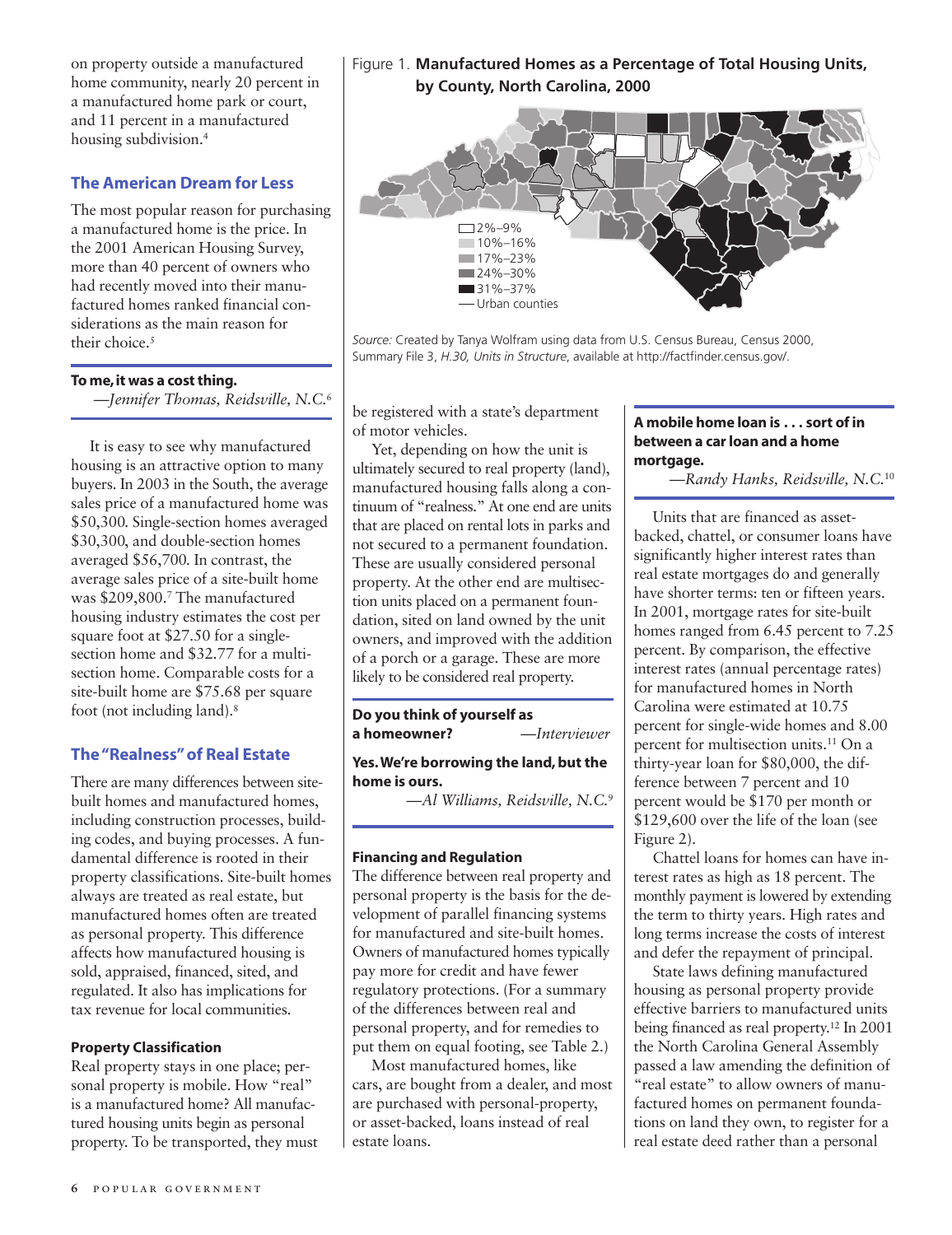## Table 1. **North Carolina Counties with the Highest Number of Manufactured Homes, 2000**

| County           | No. MHs | <b>Percent MHs</b> |
|------------------|---------|--------------------|
| <b>Brunswick</b> | 18,458  | 35.9               |
| <b>Buncombe</b>  | 18,054  | 19.2               |
| Robeson          | 17,748  | 37.1               |
| Cumberland       | 16,264  | 13.7               |
| Wake             | 14,210  | 5.5                |
| Randolph         | 13,694  | 25.2               |
| Onslow           | 13,585  | 24.4               |
| Harnett          | 12,300  | 31.9               |
| Wayne            | 12,039  | 25.4               |
| Johnston         | 11,852  | 23.6               |

*Source:* Calculated by Tanya Wolfram using data from U.S. Census Bureau, Census 2000, Summary File 3, *H.30*, *Units in Structure,* available at http://factfinder.census.gov/.

*Note:* MH = manufactured home.

property title. In 2003 the General Assembly passed a law allowing units in land-lease communities to be recognized as real property if the foundations and the leases meet minimum standards.

Yet titling as real property remains the exception: in 2003, 62 percent of new manufactured homes were titled as personal property, while just 33 percent were titled as real estate.<sup>13</sup>

### **Appraisal**

The conventional wisdom is that manufactured homes automatically depreciate in value. Public officials and advocates of low-income housing often criticize manufactured housing because depreciation defeats the wealth-building goal

### Figure 2. **Effect of the Interest Rate on Monthly Payments for a 30-Year Loan of \$80,000**

### **Monthly Payment**



*Source:* Created by Tanya Wolfram.

of homeownership. If manufactured homes depreciate, then the owners are not building assets.

Historically, manufactured homes have been appraised according to a depreciation schedule based on the Manufactured Housing Appraisal Guide of the National Automobile Dealers Association (NADA Guide). NADA determines the value of older manufactured homes in the same way that it determines the value of used cars.

Appreciation of any home depends on the physical condition of the home and changes in supply and demand.14 Manufactured homes can appreciate, but whether they do depends on a wider number of factors: where the home is located (manufactured homes in urban areas tend to appreciate more than those in rural areas), how well built and well maintained the home is, whether the owner of the home also owns the land on which the home sits, and whether the home is financed as personal or real property. Also, homes located in the South and the Midwest do not perform as well as homes in the Northeast and the West. In New Hampshire, even manufactured homes in land-lease communities have appreciated, partly because of tenant-controlled park management and also because of their proximity to the extremely expensive Boston housing market.

Manufactured homes tend to have a higher variation in appreciation (or depreciation) than site-built homes. The

# *Modular Homes*

North Carolina is the number one producer of modular homes, with 4,903 built in 2003.1

With the decline in credit for mobile homes, production of units dropped 65 percent nationwide, from a high of 372,843 a year in 1998 to 130,937 in 2003.2 Meanwhile, the availability of mortgages for modular homes has encouraged growth in their production by double-digit percentages in the past five years. This growth is expected to accelerate. Still, production was only 37,800 nationally in 2003.3

Modular homes are factory built to the local building code where the unit will be placed. Compliance with the local code is enforced by a thirdparty inspector and is paid for by the manufacturer. Regardless of where the manufacturer is located, the inspector is accountable to the North Carolina Department of Insurance for code compliance of units placed in North Carolina. Local building inspectors are responsible only for compliance with local zoning, foundation, and connection requirements.

Those who sell modular homes here are currently not licensed by either the North Carolina Real Estate Commission, for real estate agents, or the Department of Insurance, for mobile home dealers. The complexity of the regulatory scheme provides disincentives for industry to expand modular production and leaves gaps in consumer protection.

### **Notes**

1. Telephone Conversation with Thayer Long, Director of State and Local Affairs, National Manufactured Housing Inst. (Dec. 13, 2004).

variation makes a manufactured home a riskier purchase for the consumer in terms of building wealth. The question remains how to reduce that risk and introduce systematic reforms to help manufactured homes appreciate rather than depreciate.

<sup>2.</sup> *Id.*

<sup>3.</sup> *Id.*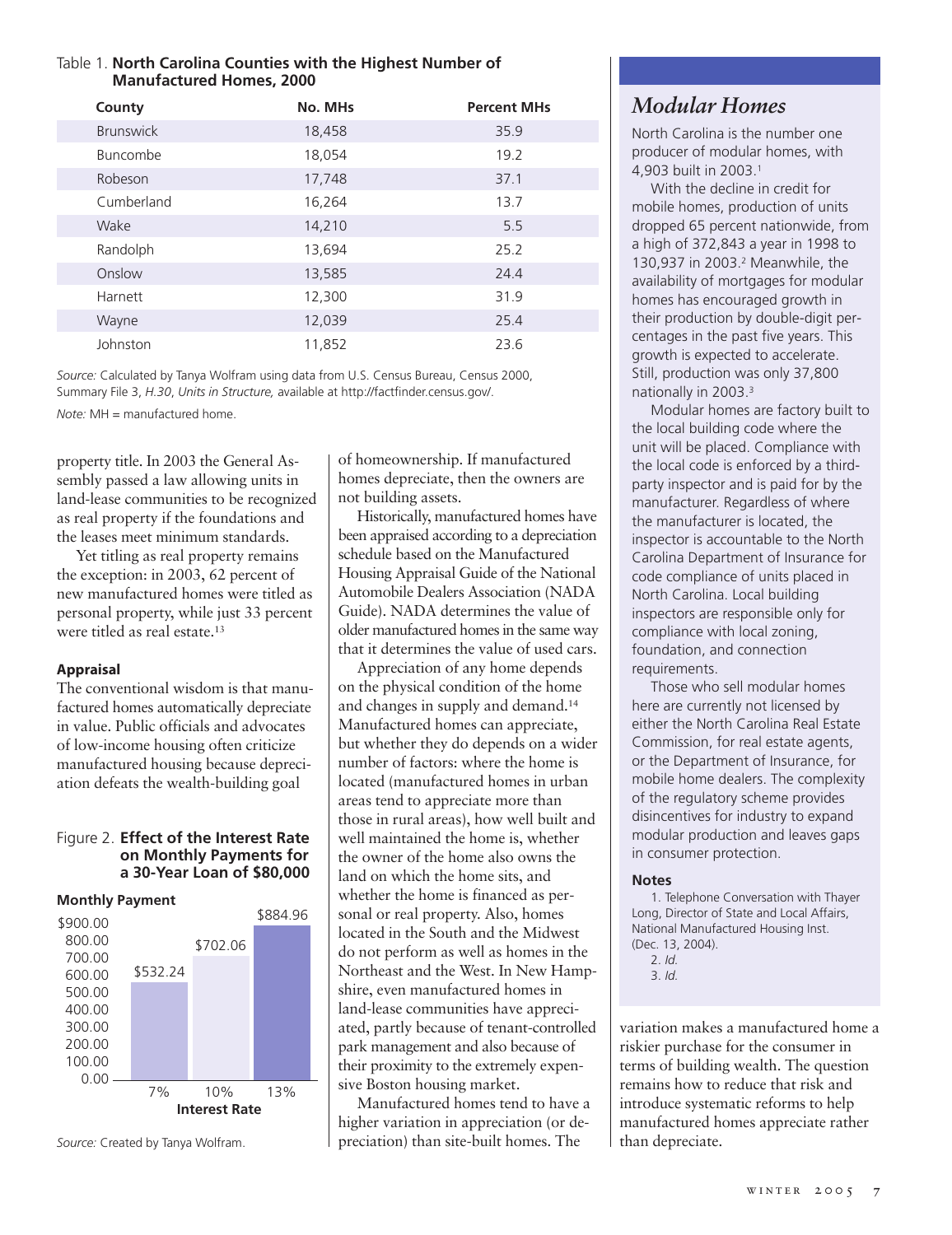### Table 2. **Remedying the Differences between Real Property and Personal Property**

| <b>Real Property</b>                                                                                                                                                                                                                               | <b>Personal Property</b>                                                                                                                                                                                                                                                                                                                                                                                                                                                                                                                                                  |
|----------------------------------------------------------------------------------------------------------------------------------------------------------------------------------------------------------------------------------------------------|---------------------------------------------------------------------------------------------------------------------------------------------------------------------------------------------------------------------------------------------------------------------------------------------------------------------------------------------------------------------------------------------------------------------------------------------------------------------------------------------------------------------------------------------------------------------------|
| Registered with deed at courthouse.                                                                                                                                                                                                                | Registered with title at Department of Motor Vehicles.<br>Remedy: N.C. passes law to recognize units as real property, including land-lease<br>units with long-term leases. Units are titled with deeds.                                                                                                                                                                                                                                                                                                                                                                  |
| Appraisal based on market value.                                                                                                                                                                                                                   | Currently no appraisal. Financing based on sales price only.<br>Remedy: Market-value appraisals become a requirement of loan underwriting.<br>Deed information makes sales comparisons possible.                                                                                                                                                                                                                                                                                                                                                                          |
| Clean title insured with title insurance.                                                                                                                                                                                                          | No title insurance<br>Remedy: Title insurance companies issue Alta Seven Endorsement, which guarantees<br>that property has been legally converted from personal to real property by changing<br>titling from Department of Motor Vehicles to Registry of Deeds. Conversion allows<br>property to qualify for title insurance as real property on basis of filing with deed.                                                                                                                                                                                              |
| Private mortgage insurance<br>available to reduce risk, cost,<br>and down payment.                                                                                                                                                                 | Private mortgage insurance not available.<br>Remedy: With changes in property definition, appraisals, and long-term leases,<br>private mortgage companies should provide mortgage insurance at reasonable rates.<br>Such insurance is needed to involve banks and secondary market on larger scale.                                                                                                                                                                                                                                                                       |
| Competition among banks for loans.<br>Highest level of regulatory oversight.                                                                                                                                                                       | Subprime lenders only. Lowest level of regulatory oversight.<br>Remedy: Banks enter market because units are recognized as real property with<br>appraisals, title insurance, and private mortgage insurance.                                                                                                                                                                                                                                                                                                                                                             |
| Loans originated as mortgages at<br>prime market rates.                                                                                                                                                                                            | Loans originated as chattel loans at higher rates.<br>Remedy: Banks originate loans as mortgages at lower costs than subprime lenders<br>charge, thus creating competition.                                                                                                                                                                                                                                                                                                                                                                                               |
| Loans sold on secondary market as<br>mortgage-backed securities. Participation<br>of government-sponsored enterprises<br>(GSEs) like Fannie Mae and Freddie Mac,<br>which are largest purchasers of loans<br>then sold to investors as securities. | Loans sold to investors as asset-backed securities with higher costs and no government<br>guarantees. Because of risk levels, investors do not purchase these securities. Result<br>is lack of credit for homeowners to buy and sell their houses, or credit at very high<br>interest rates.<br>Remedy: GSEs purchase loans, reducing cost, providing more capital to lenders to make<br>additional loans, and thus increasing liquidity of manufactured housing market. Liquidity<br>helps individual homeowners buy and sell their houses at reasonable interest rates. |

### **Implications for Tax Revenue**

The explosion in manufactured housing affects property tax capacity and property tax revenues for North Carolina municipalities and counties. Because of the tax implications, local governments and school systems have been wary of manufactured housing.

The impact on property tax revenues depends on which type of housing the owner would otherwise have occupied:

- When manufactured homes substitute for similar-sized but more expensive site-built homes, residential tax values for local governments are lower.
- When manufactured homes are an alternative to rental or similarly priced site-built homes, the local government property tax is unaffected.15

For tax assessments on a local level, manufactured housing can be valued as real property or personal property, depending on a local government's classification criteria. If manufactured homes are taxed as personal property or are automatically depreciated according to the NADA Guide, counties that have a high concentration of manufactured homes face declining tax revenues. Each year these counties must work with a smaller tax base to fund vital programs and services, such as schools, infrastructure, and law enforcement.

In an informal survey of twenty-six counties, the Community Reinvest-ment Association of North Carolina found that they tax manufactured homes in a variety of ways. Most tax such homes as real property if they are on a permanent foundation on land owned by the homeowner. Eight tax single-section homes as personal property but multisection homes as real property. Two tax single-section units as personal property unless the owners make an improvement, such as adding a porch.

Recognizing the "real" character of manufactured housing helps the asset

base of an entire community. For example, in Henderson County in the early 1990s, the tax assessor began to assess market values of manufactured homes rather than automatically depreciating them. Once he established the market values, he determined that depreciation schedules had undervalued this housing stock. The reevaluations resulted in a \$53 million increase in the assessed value of the tax rolls over two years.<sup>16</sup>

# **The Unique Situation of Land-Lease Communities**

In land-lease communities, owners of manufactured homes pay monthly rent to a landlord for the lots on which their homes sit. Their lack of ownership of the land makes them more vulnerable than other homeowners. They do not control rents or the community. Park owners can raise rents. That decreases equity and increases the likelihood of depreciation. In addition, parks can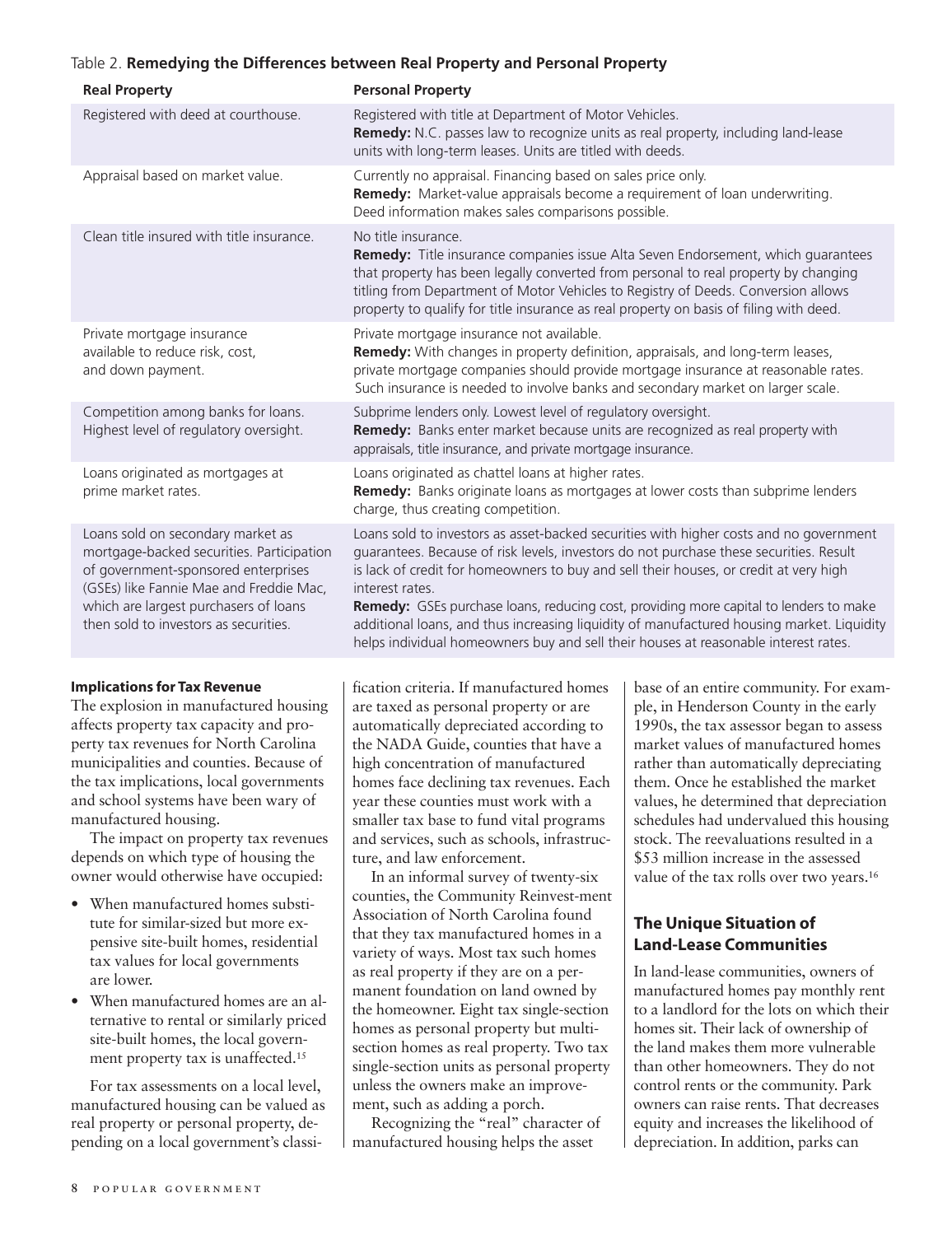

close, forcing the homeowners to move their homes.

### **You can't afford a house, so you go for a trailer . . . You work hard for five,six years to get it,and you think you're doing OK. And then you find out [the park owner] can just pull it out from under you.**

*—Ruth Dafader, Cary, N.C.*<sup>17</sup>

If a land-lease community closes or the owner of a manufactured home is evicted, there are few options, and all

are expensive. Displaced owners must move their units to another park or onto private land. Although manufactured homes still are widely known as "mobile" homes, this term is a misnomer. In land-lease communities, the homes often are attached to the land with piers or blocks and tie-down straps, and the wheels, the

**Manufactured homes can appreciate, but whether they do depends on where the home is located, how well built and well maintained the home is, whether the owner of the home also owns the land on which the home sits,and whetherthe home is financed as personal or real property.**

axles, and the hitches underneath the homes have been removed. Most owners of manufactured homes intend their homes to stay attached permanently. Moving a manufactured home is expensive —it costs at least \$2,000—and often difficult because private parks commonly refuse entry to older units.

Park owners control not only rents but also park rules and infrastructure.

Owners can arbitrarily change park rules affecting residents and ignore infrastructure problems. Although not universal, problems with septic tanks, drainage, unsafe drinking water, and old electrical units are not uncommon and can decrease the quality of life in a land-lease community. Residents often feel unable to complain for fear of being evicted.

In short, the rights of homeowners and the potential conflicts between homeowners and park owners in landlease arrangements resemble those in traditional landlord-tenant relationships.

> The balance of power rests with the park owner or manager. "The imbalance of power between landlord and tenant is greatest in landlease communities," says Stella Adams, executive director of the North Carolina Fair Housing Center. "The threat of eviction is powerful in limiting tenant complaints."<sup>18</sup>

## **Land-Lease Communities as Vibrant Neighborhoods**

In the minds of many, the image of the run-down trailer park represents all that is wrong with manufactured housing. This picture does not reflect the entire story. Within land-lease communities, there is a spectrum of need, ranging from distressed parks

# *Disposing of Abandoned Mobile Homes*

Driving through rural North Carolina, one cannot help but notice old manufactured homes abandoned and overgrown with weeds. The North Carolina Association of County Commissioners estimates that there are 40,000 such homes in the state.<sup>1</sup> They are a source of blight. But they are expensive to move, so what is a community to do?

Some parts of an abandoned manufactured home can be recycled. Scotland County, for example, accepts old manufactured homes at landfills and separates the recyclable steel and aluminum. Owners have to pay to move them, though.

How can local governments help pay for the disposal of old units blighting the community? The North Carolina Manufactured Housing Institute organized a test clean-up program for Burke, Harnett, and Onslow counties. The industry trade group provided \$15,000, which was supplemented by \$10,000 from each of the three counties.

The ad hoc methods just mentioned are admirable, but the state needs a systematic way of dealing with disposal. The Community Reinvestment Association of North Carolina suggests that the General Assembly pass a "white tax" (also called an "advance disposal tax") on the sale of any new or used home by manufactured housing dealers. Similar to taxes on large appliances, this tax would provide funds to help counties dispose of older homes.

### **Note**

1. Richard Stradling, *Counties Target Trailer Blight*, NEWS & OBSERVER (Raleigh), Jan. 4, 2004, at A1.

that should be closed because of health and economic reasons, to parks that simply would benefit from better management and financing to provide a higher quality of life and more economic benefit to residents. Further, there are parks, such as Parrish Manor near Garner, North Carolina, that are well managed and well maintained.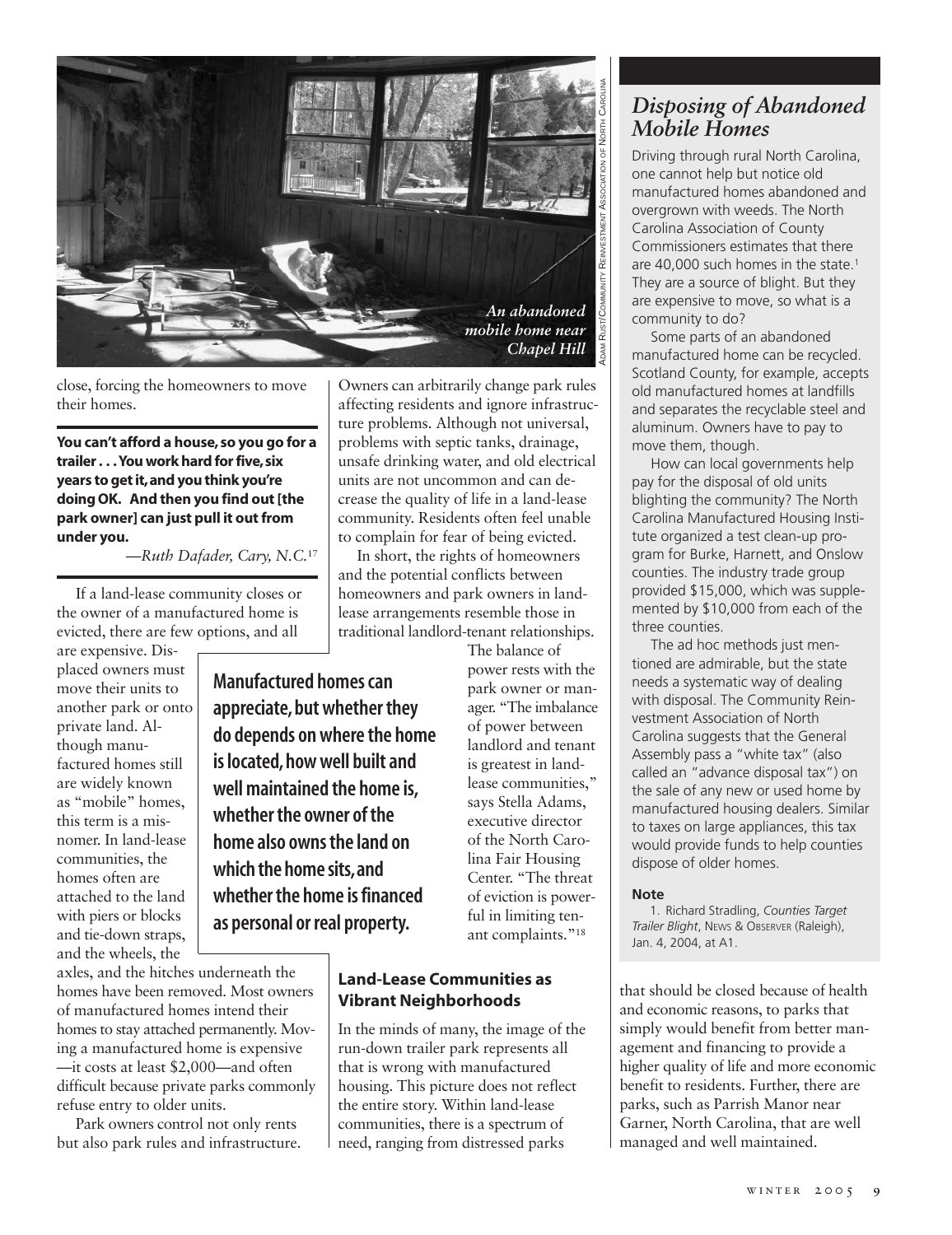Land-lease communities offer a unique opportunity to provide affordable housing in quality neighborhoods through redevelopment. "Redevelopment of land-lease communities" often means rezoning the land and building condominiums, retail enterprises, or singlefamily homes. In this article, though, it means revitalization through improvements in the infrastructure while maintaining the land-lease structure under community ownership (either management by a nonprofit organization or cooperative ownership). Nonprofits can provide new financing, infrastructure, investment, and better management to create decent, affordable housing in safe, healthy communities. Cooperative ownership allows residents to own and manage their community. The New Hampshire Community Loan Fund has assisted sixty-nine parks in becoming tenant owned. Together the parks are home to about 3,300 families.<sup>19</sup>

Redevelopment of a land-lease community allows for revitalization of an entire neighborhood. In one transaction

the nonprofit can acquire 200 or more lots. In traditional urban redevelopment, the developer must acquire each lot in individual transactions, making it more difficult to reach the

scale necessary for transformation of the entire community.

Without improvements in public infrastructure, park depreciation can lead to a spiral of decline that creates slum neighborhoods. Local and state governments invest public resources to mitigate a public health nuisance, provide affordable housing, or improve neighborhood conditions. So nonprofits can attract public money, such as Community Development Block Grants, to renovate parks while maintaining the affordability of lot leases. Community ownership removes parks from the speculative market, providing greater long-term affordability.

Community ownership also can improve individual homeowners' financial position, creating an opportunity for them to have greater financial returns than they would under the traditional land-lease model. In the community

**10** popular government

**Community ownership removes parks from the speculative market, providing greater longterm affordability.**

ownership model, the organization provides long-term leases, granting greater property rights and the opportunity to finance the unit as real property, thus lowering the interest rate by

about 4 percent. The lower interest rate reduces monthly payments, accelerates amortization and equity build-up, and provides liquidity for selling the unit. Long-term leases provide caps on increases in lot rents.

*Some owner-residents of Meredith Center, New Hampshire's first manufactured housing cooperative.* 

To be successful, community ownership must set high community standards and exercise good fiscal discipline. Lot leases and park rules give the organization significant control. Nonprofit management also must fulfill its broader mission of providing greater social services to meet human needs and develop opportunity. Partnerships with local providers of social services will increase services to residents.

Community ownership of manufactured housing communities has been demonstrated to be a successful strategy. For example, the Vermont State Housing Authority owns seventeen manufactured

housing communities and manages 1,000 units. A variety of agencies play the necessary roles to address the needs of the communities. Prominent among those agencies is the Vermont Housing Finance Agency, which provides four financing products: bridge loans for acquisition and redevelopment of manufactured housing communities; financing of new units with mortgage revenue bonds; refinancing for creditworthy borrowers in older homes that do not meet current standards; and permanent financing through issuance of bonds for parks.

These four products provide affordable credit for low-income households and communities. Not available in the private sector, they serve the unique needs of land-lease communities. Vermont has thirty-eight nonprofit-controlled parks, reflecting a strong community-based approach to managing these assets locally. With financing and grant dollars, Vermont has made a significant inroad in addressing the needs of its citizens living in manufactured housing.

Unfortunately the North Carolina Housing Finance Agency does not offer financing products for land-lease communities. The lack of alternative financing is